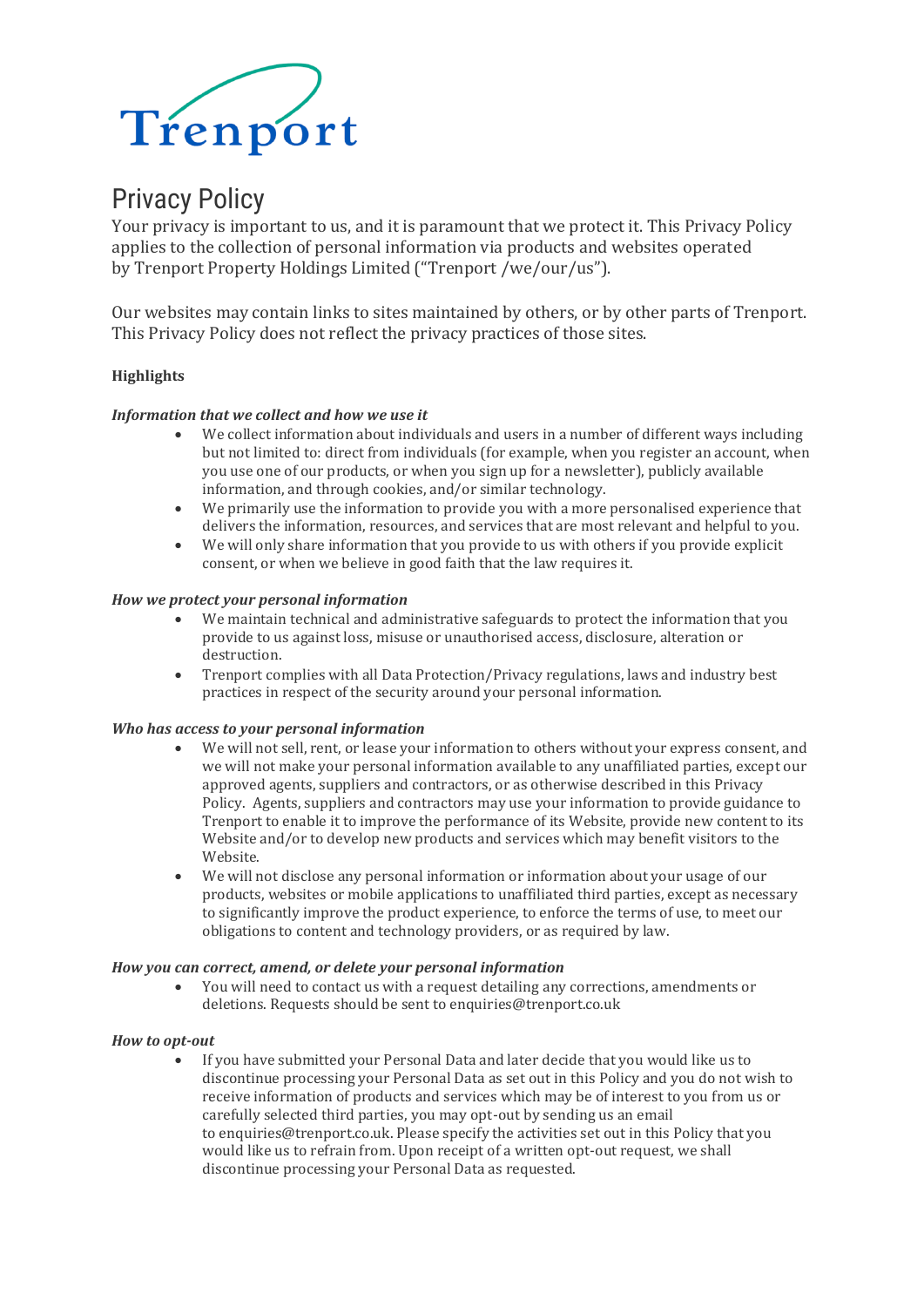

## **Full Privacy Policy**

## **Introduction**

The Website ("www.trenport.co.uk"), is operated by Trenport Property Holdings Ltd ("Trenport/we/our/us"), a company incorporated in England (Company Number 09417510) with its registered address at 2nd Floor, 14 St George Street, London W1S 1FE, United Kingdom.

As user of the Website (referred to as "you/your") you acknowledge that any use of this Website (including any data which you provide to us) is subject to this Privacy Policy together with our Terms and Conditions.

The purpose of this statement is to set out the purposes for which, and the manner in which, we may collect and use personal information that we may obtain about you.

For the purpose of the Data Protection Act 1998, the data controller is Trenport. All details supplied to Trenport will be safeguarded both by this Policy and also by the Data Protection Act 1998.

When you use Trenport services, you trust us with your information. This Privacy Policy is meant to help you understand what data we collect, why we collect it and what we do with it. This is important; we hope you will take time to read it carefully.

## *Information that we collect and how we use it*

We collect information to provide better services to all of our users – from establishing which browser you are using, to useful things like help to buy guides and helping you with the moving process.

We collect information in the following ways:

- **Information you give us.** For example, some of our services require you to register an account. When you do, we'll ask for personal information, like your name and email address to store with your account. Personal Data may be requested by us or voluntarily forwarded by you through one of the electronic mail hypertext links present in the body of the Website. When you provide such personal information, you accept that we may retain your personal information and that it may be held by us or any third party that processes it on our behalf for the purposes of providing the information, goods or services which you have requested. Any third parties who process personal information on our behalf are required to maintain the confidentiality and privacy of the personal information that they process for us. If you want to take full advantage of the services we offer, we might also ask you to opt-in to receive emails, texts, post and/or telephone calls from Trenport, related property partners and other companies who offer services that we think will be relevant to you before, during and after you move home. If you do opt-in to receive relevant information from us or our related property partners or other companies, you may opt-out by contacting us directly to amend your information. Details of how to do this can be found at the end of this Policy. If you do contact us, we may keep a record of that correspondence.
- **Sensitive data.** We shall not request, collect or process any Personal Data of a sensitive nature from you without first obtaining your express consent.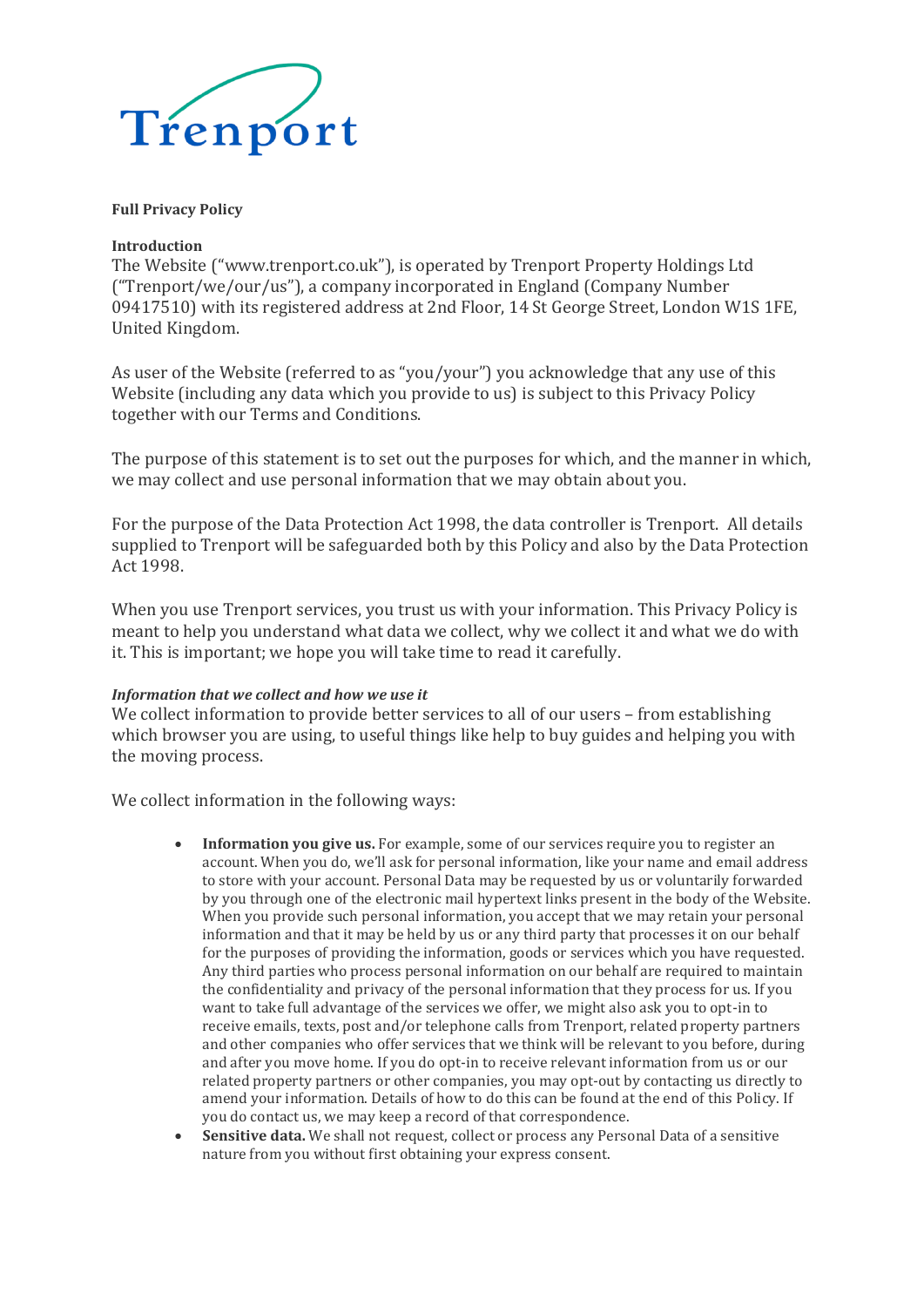

- **Information we get from your use of our services.** We collect information about the services that you use and how you use them, like when you search for a property or download our Help-to-Buy Guide. We may collect information about your computer, including, where available, your IP address, operating system and browser type, for system administration and to report aggregate information to our advertisers. This is statistical data about our users' browsing actions and patterns, and does not identify any individual.
- **Information we get when cookies are enabled on your browser.** We use various technologies to collect and store information when you visit our Website, and this may include using cookies to identify the technology that you use to connect to our Website such as your device or browser. We use these technologies to collect and store information when you interact with our services. Cookies are small text files that store basic information that a website can use to track on-line traffic flows, recognise repeat site visits and record information about your on-line preferences. They often include an anonymous unique identifier that is sent to your browser from our Website which is then stored on your computer's hard drive. Cookies do not attach to your system and damage your files but observe user behaviour and compile aggregate data that we then use in order to improve the Website. We also use cookies to measure the effectiveness of advertising. Information we collect when you are signed in to Trenport, in addition to information we obtain about you from partners, may be associated with your cookie. When information is associated with your cookie, we treat it as personal information.

#### **We may use information you give us or which we obtain for the following purposes:**

- to register you with our Website and to manage any account you hold with us.
- to facilitate your browsing experience with us.
- we may use your information to make decisions about you using computerised technology, for example automatically recommending products and/or services which we think will interest you from the information we have.
- subject to your consent, to give to companies and organisations whose products we think may be relevant to you. We will always notify you when you provide your information to us if your information will be shared with other companies or organisations. Your express consent will be obtained and you shall retain the right to opt-out by contacting us as outlined at the end of this Policy.

#### **Crime prevention**

Without limitation to the foregoing we may disclose any information and data relating to you to the police or any regulatory or government authority including but not limited to law enforcement agencies in response to a request in connection with the investigation of any suspected illegal activities.

## **Telephone calls**

Calls may be recorded to verify content and may be used together with other customer records for regulatory compliance, quality control and staff training, preventing or detecting criminal activity and for complaint resolution.

#### *Disclosure of your information*

We may give information about you to the following companies and organisations, who may use it for the same purposes as set out above:

- to other companies in the Group
- to employees and agents of the Group and other approved third parties to administer any accounts, products and services provided to you by the Group now or in the future
- where you have agreed that we may do so, we may keep you informed of products and services. We will only contact you if you have specifically consented to electronic mail or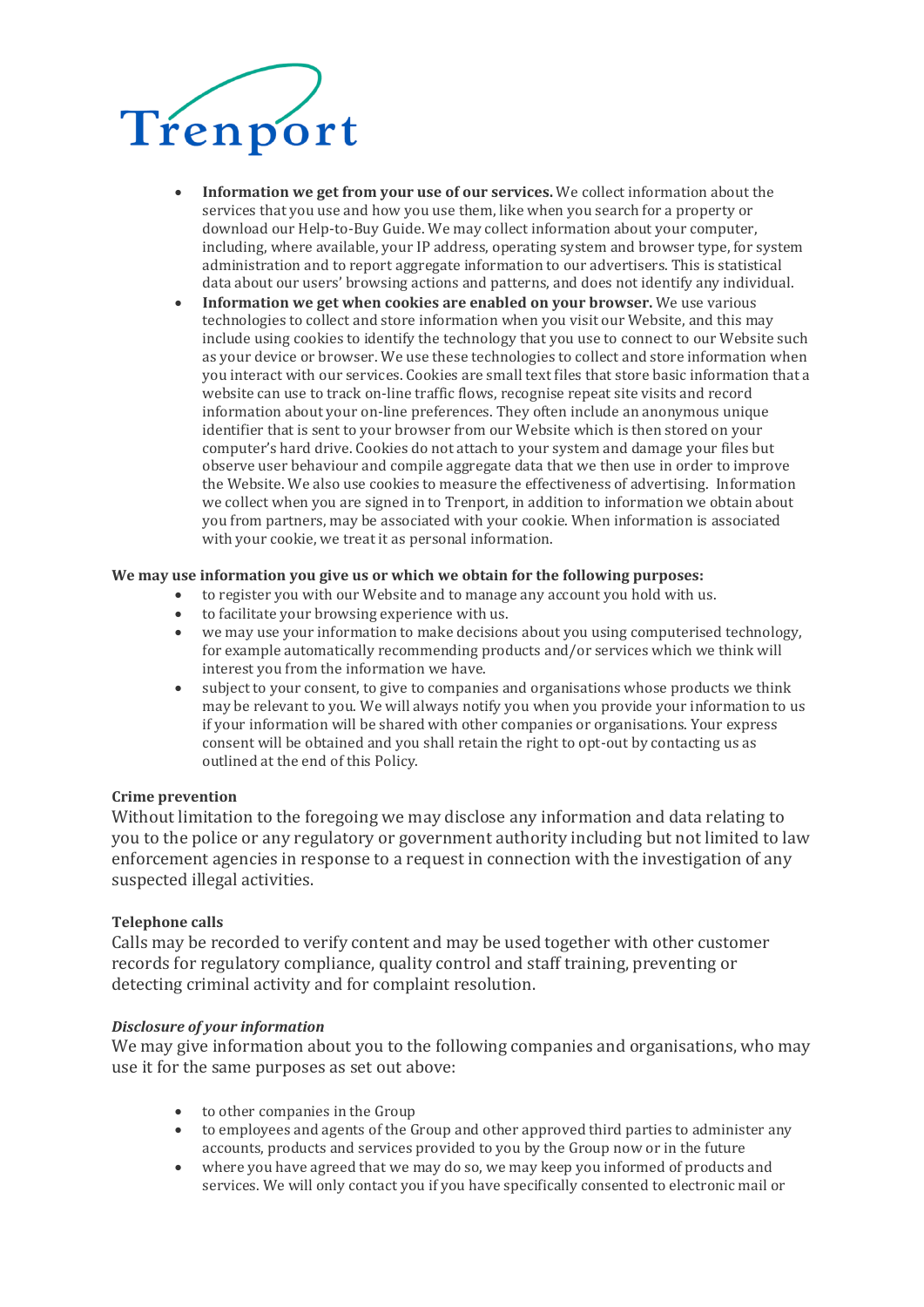

you are an existing customer who has bought (or negotiated to buy) a product or service from Trenport in the past, so as long as you consented to receive communication from Trenport via the communicated channel. These products and services may include products and services of other companies and organisations and including special offers, discounts, offers, competitions and so on) which we consider may be of interest to you by any of the following methods:

- agents who (on our behalf) profile your data so that we may tailor the goods/services we offer to your specific needs
- to anyone to whom we transfer or may transfer our rights and duties under our agreement with you
- In the event of a merger or sale of all or part of our business whereby personal information may be transferred as an asset of the business.
- if we have a duty to do so or if the law allows us to do so

## *Third parties*

We use third parties to serve advertisements on our website and these third parties may use parties or other means to help measure the effectiveness of their advertisements. Our website may also include links to other unrelated websites and/or contact forms to other unrelated parties which may collect personal information. Our privacy policy does not extend to these third parties or other websites and we recommend that users refer directly to these parties regarding their privacy policies before supplying personal details to these companies.

# **Security of personal information**

We take the security and disclosure of personal information very seriously and as such we will not sell, trade, rent or otherwise provide personal information sent to us via our site to any third parties save as set out above.

We are mindful of the importance of upholding the security of information under our control. All data collected through our site that is stored electronically, is stored on secure servers, and we have stringent security and confidentiality procedures covering the storage and disclosure of such information, in accordance with the Data Protection Act 1998. We endeavour to take all reasonable steps to protect the privacy of your personal information. However, we cannot guarantee the security of any personal information you disclose online. You accept the inherent security risks of providing information and transacting over the Internet, and will not hold us responsible for any breach of security, unless this is due to our negligence or wilful default.

## **Consent**

By using our Website you consent to the collection and use of your personal information as stated above. Our Privacy Policy may change from time to time. We will not reduce your rights under this Privacy Policy without your explicit consent. We will post any privacy policy changes on this page and, if the changes are significant, we will provide a more prominent notice.

Some websites that have links to and from our site from time to time may collect personal information about you when you access or utilise those links. We do not control the collection or use of such information, and the practices of those websites are not covered by this privacy policy. Some websites that have links to and from our site from time to time may also use their own cookies. We have no access to, or control over these cookies, and